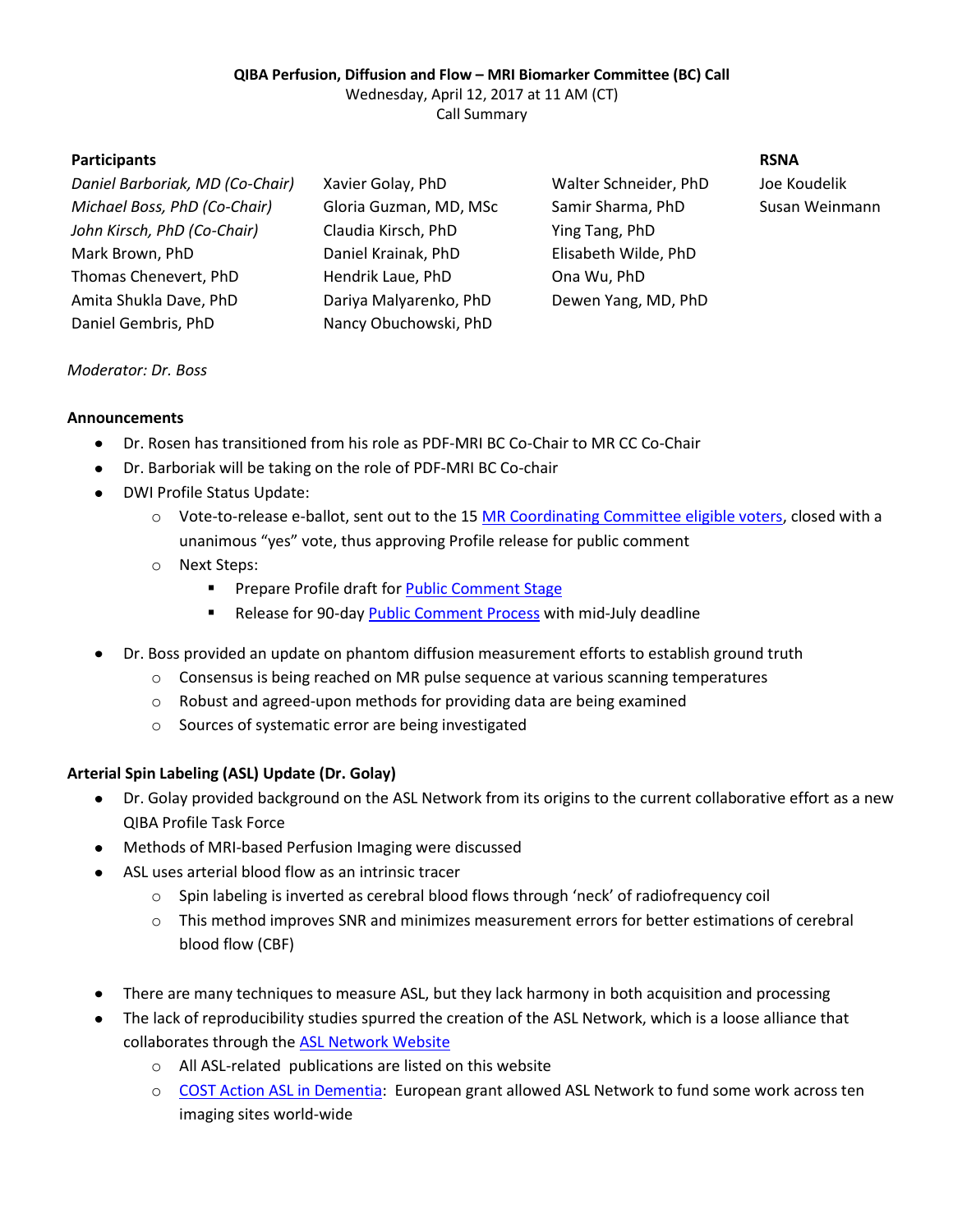- Discussion on reproducibility Study (QUASAR), which studied differences between groups, subjects, and within subjects
- ASL in Dementia (AID) Action
	- o Focused on societal problem of dementia
	- o A biomarker was needed for dementia and ASL seemed to be one of the earliest biomarkers of progression in AD, per ADNI
	- $\circ$  Biomarker progression: theoretical (time) vs. data-driven (disease progression with aging) was studied
	- o AID Action scientific objectives
		- **Harmonize, shortlist and develop the best possible ASL MRI sequences**
		- **Develop automatic image processing software**
		- **Establish clinical utility**
		- Ualidate the technology as a biomarker
- Joint report by ISMRM Perfusion Study Group
	- o Consensus on approach, "[Recommended Implementation of Arterial Spin-Labeled Perfusion MRI for](https://www.ncbi.nlm.nih.gov/pmc/articles/PMC4190138/)  Clinical Applications: a [Consensus of the ISMRM Perfusion Study Group and the European Consortium](https://www.ncbi.nlm.nih.gov/pmc/articles/PMC4190138/)  [for ASL in Dementia](https://www.ncbi.nlm.nih.gov/pmc/articles/PMC4190138/)"
		- **Recommendations for clinical practice:** 
			- Parameters provided should be followed
			- Values specified in parameters should be used in equations
			- ASL should be able to be compared when measured by different people/sites
	- o Led to thorough comparisons, e.g., Multi-vendor reliability study: "[Multi-vendor reliability of arterial](https://www.ncbi.nlm.nih.gov/pubmed/25818685)  [spin labeling perfusion MRI using a near-identical sequence: Implications for multi-center studies](https://www.ncbi.nlm.nih.gov/pubmed/25818685)"
		- **E** Large review article on variability of physiological brain perfusion
		- **Provides thorough questionnaire to be applied to clinical trials**
- Final outcomes of AID BM1103
	- o With €380,000 the Action managed to organize over 4 years:
		- 31 Short term scientific missions (student exchanges)
		- **2** Teaching schools (100 people in total)
		- 11 Meetings
		- **•** Over 200 people involved from all over Europe
		- **Over 80 papers on ASL, with 30 citing the Action**
		- Creation of Gold Standard Phantoms Limited, aimed at commercializing an ASL perfusion phantom (www.goldstandardphantoms.com)
	- o Raised 1.1 million pounds in grants for very advanced ASL perfusion phantom
		- To be presented at ISMRM
		- **Perfusion exchange unit was described**
		- Very advanced perfusion chamber design optimization
		- MRI-compatible pump was explained
		- **IF** In process of selling this phantom